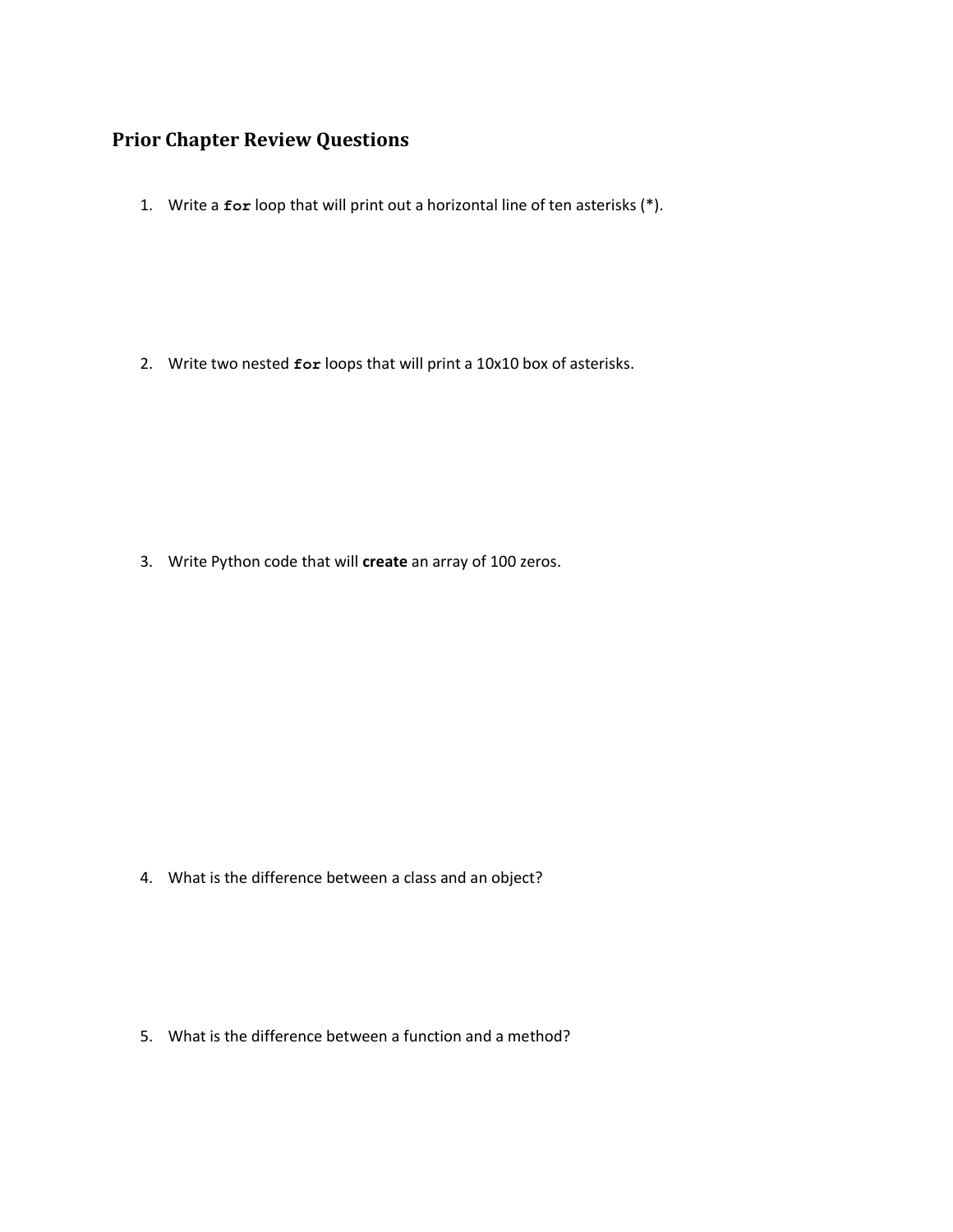6. Write a function that prints your favorite number.

- 7. Call the function that prints your favorite number.
- 8. Write a function that takes three numbers and returns the average.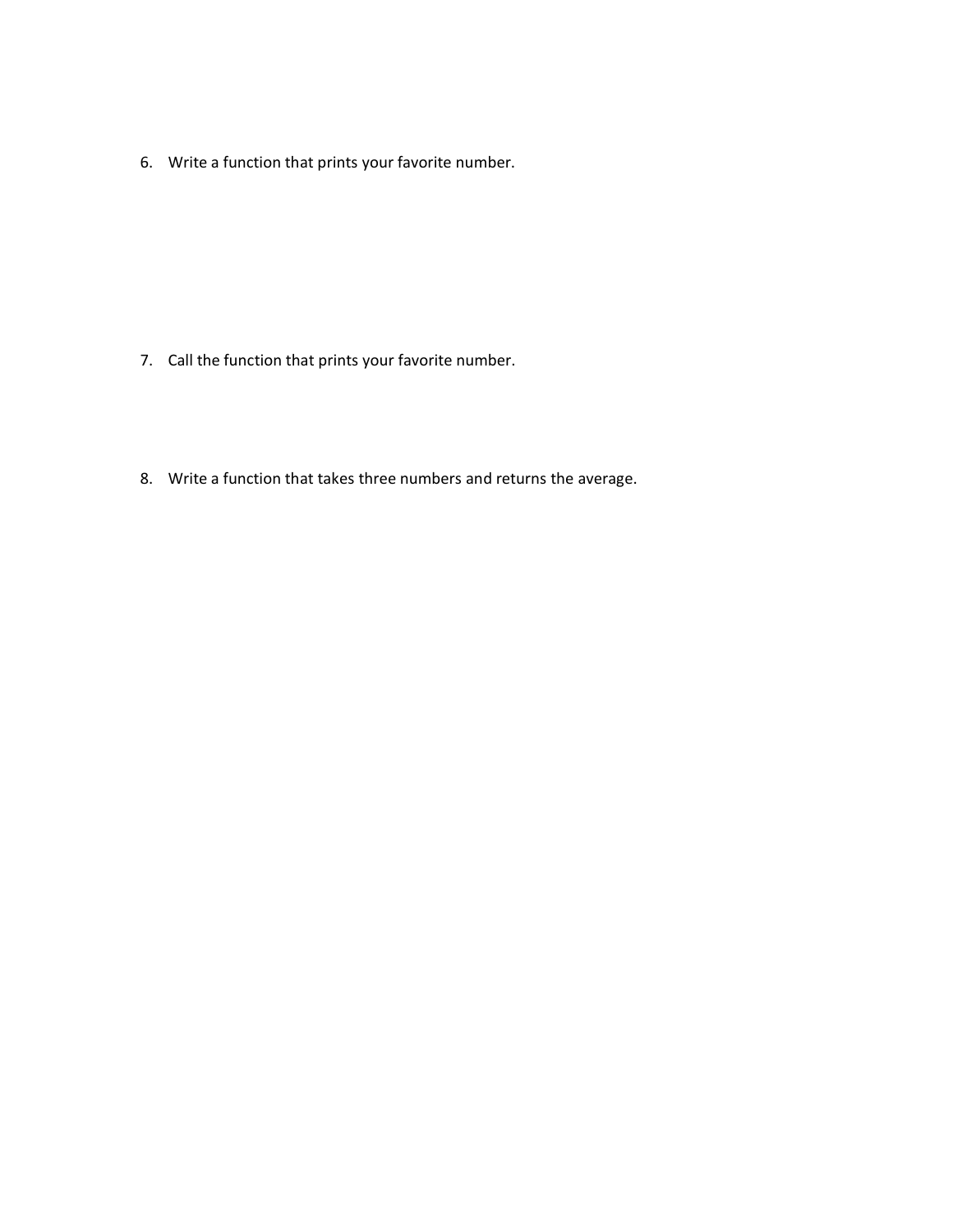- 9. Programming classes:
	- a. Write code for a class called Ball. Give it attributes for its position, and its velocity.
	- b. Create a method called update() that will move the ball's position according to its velocity.
	- c. Create an instance of Ball, set its attributes.
	- d. Create a "for" loop that will call the update() method on ball 10 times, and print the ball's position.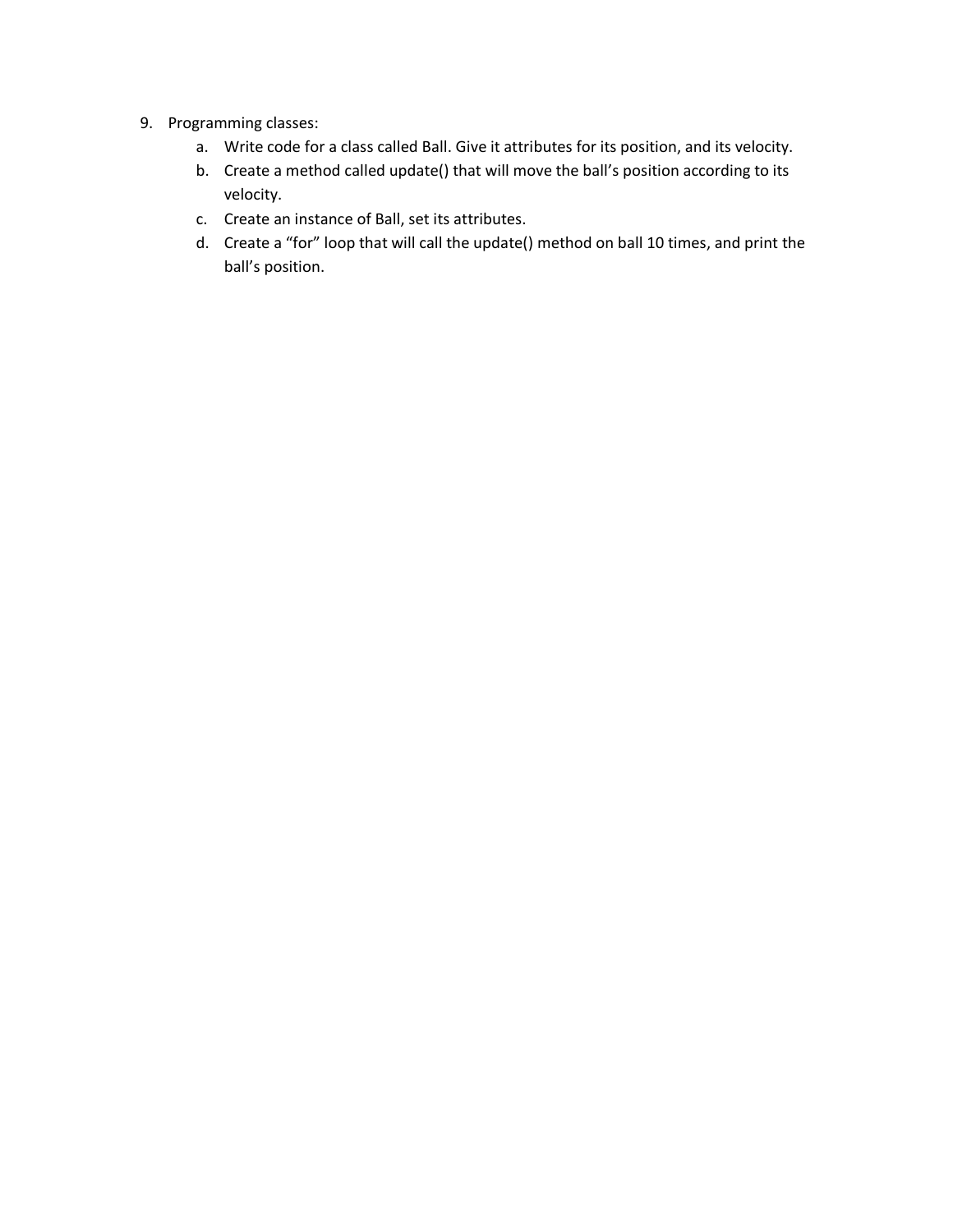## **Sorting Chapter Review**

10. Write code to swap the values 25 and 40.

list = [55, 41, 52, 68, 45, 27, 40, 25, 37, 26]

11. Write code to swap the values 2 and 27.

list = [27, 32, 18, 2, 11, 57, 14, 38, 19, 91]

12. Why does the following code not work?

```
list = [70, 32, 98, 88, 92, 36, 81, 83, 87, 66]
temp = list[0]list[1] = list[0]list[0] = temp
```
13. Show how to perform a selection sort on the following numbers:

97 74 8 98 47 62 12 11 0 60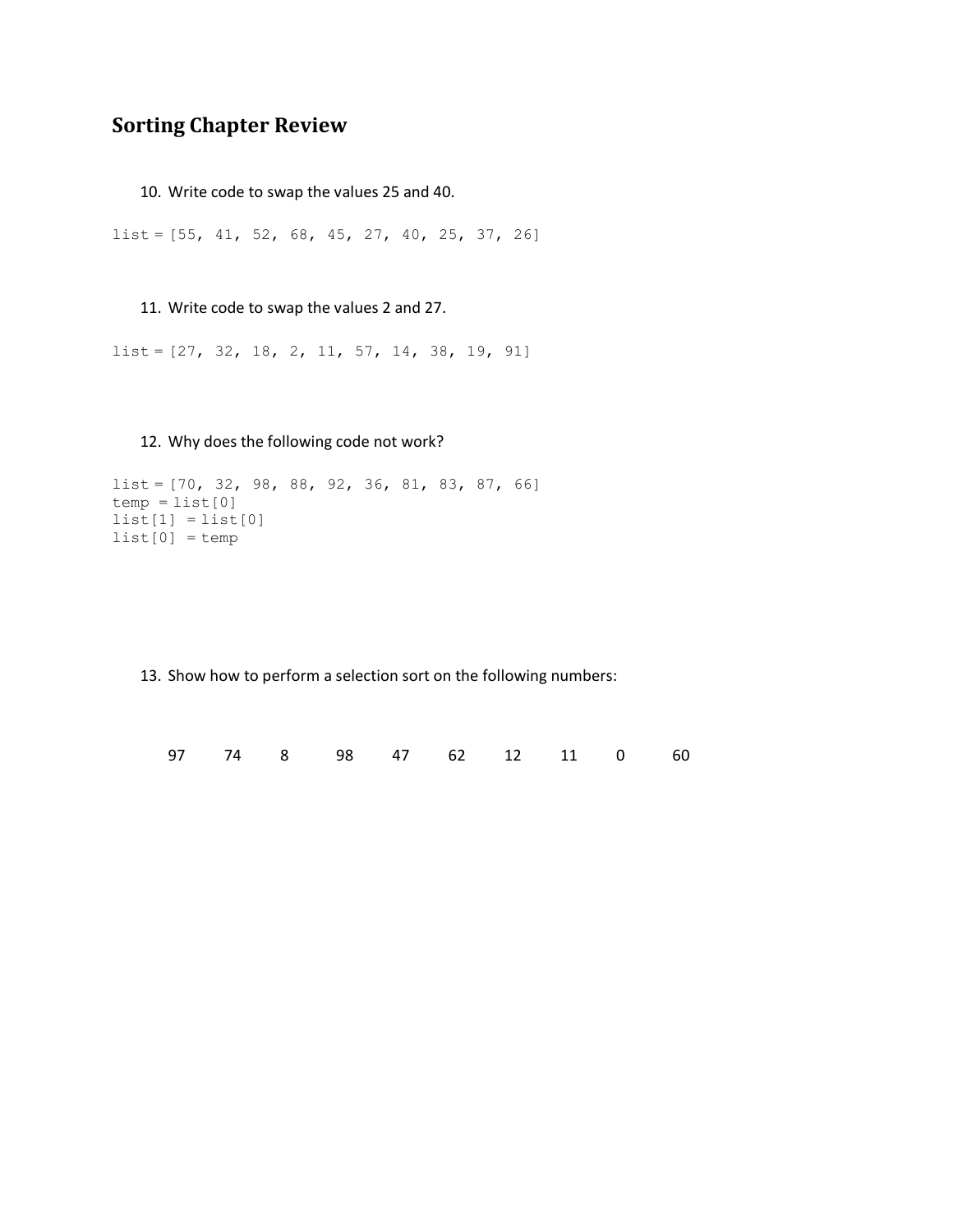14. Take the following code and fill in the blanks:

```
# The selection sort
def selection sort(list):
     # Loop through the entire array
    for curPos in range( ________________):
         # Find the position that has the smallest number
         # Start with the current position
       minPos = # Scan right
        for scanPos in range(curPos+1, ______________________):
             # Is this position smallest?
             if list[scanPos] < list[minPos]:
                 # It is, mark this position as the smallest
                minPos = scanPos
         # Swap the two values
```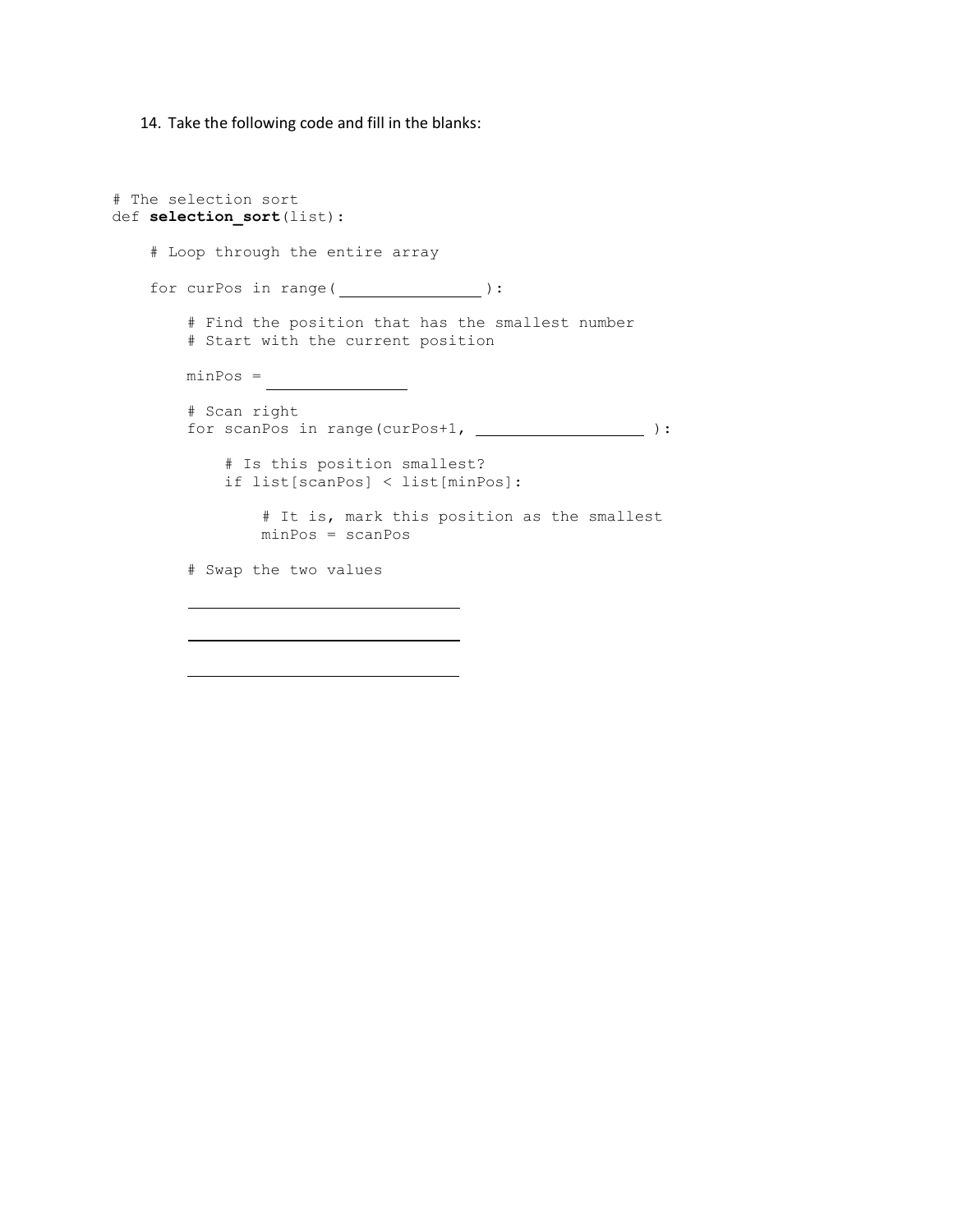15. Show how to perform a insertion sort on the following numbers:

| 97 74 8 98 47 62 12 11 0 60 |  |  |  |  |  |  |  |  |  |  |
|-----------------------------|--|--|--|--|--|--|--|--|--|--|
|-----------------------------|--|--|--|--|--|--|--|--|--|--|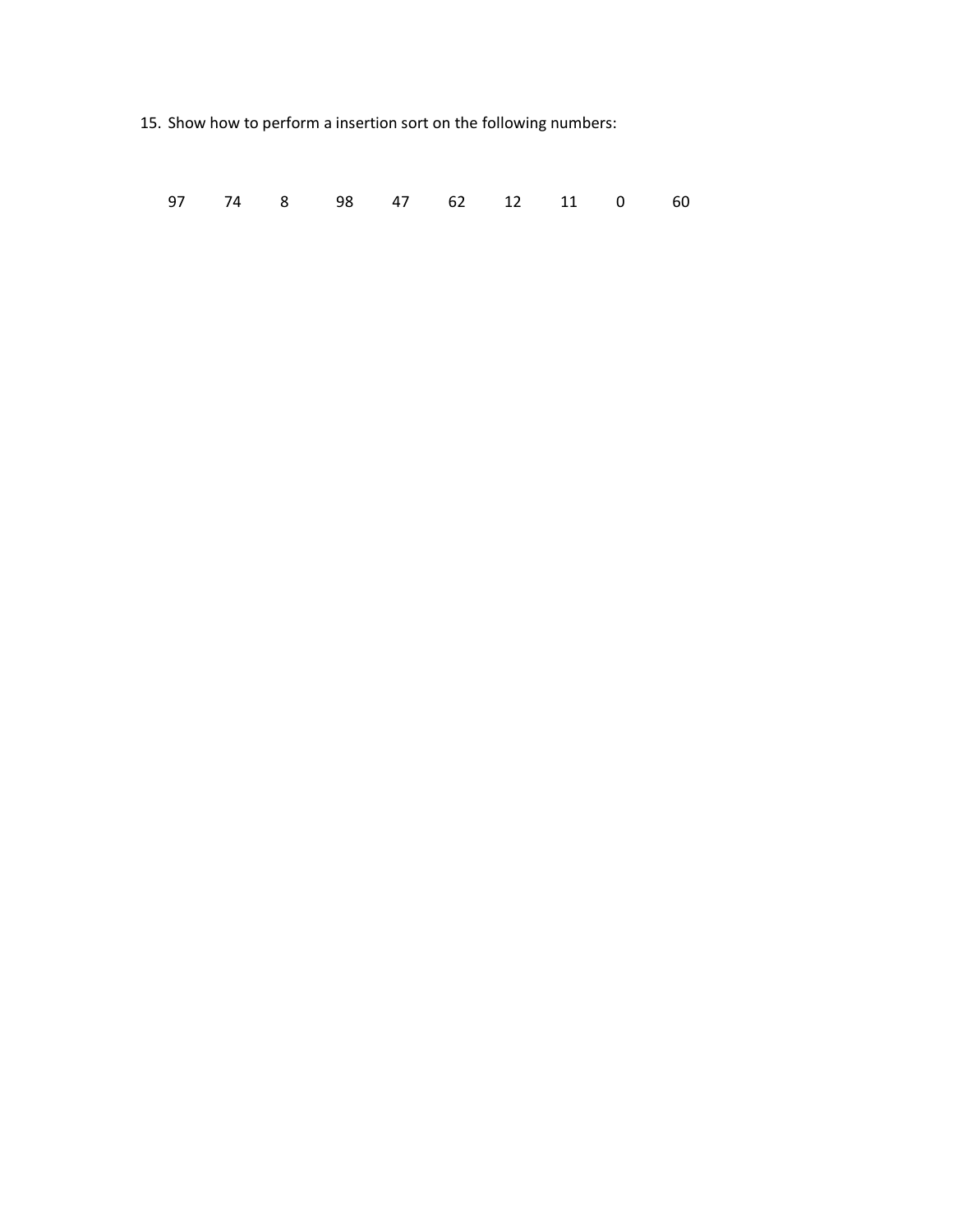16. Take the following code and fill in the blanks:

```
def insertion_sort(list):
     # Start at the second element (pos 1).
    # Use this element to insert into the
    # list.
    for keyPos in range(1, len(list)):
        # Get the value of the element to insert
        keyValue = 
        # Scan to the left
       scanPos = keyPos - 1 # Loop each element, moving them up until
        # we reach the position
while (scanPos \ge = 0) and ( list[scanPos+1] = list[scanPos]
        # Everything's been moved out of the way, insert
        # the key into the correct location
        list[scanPos+1] =
```